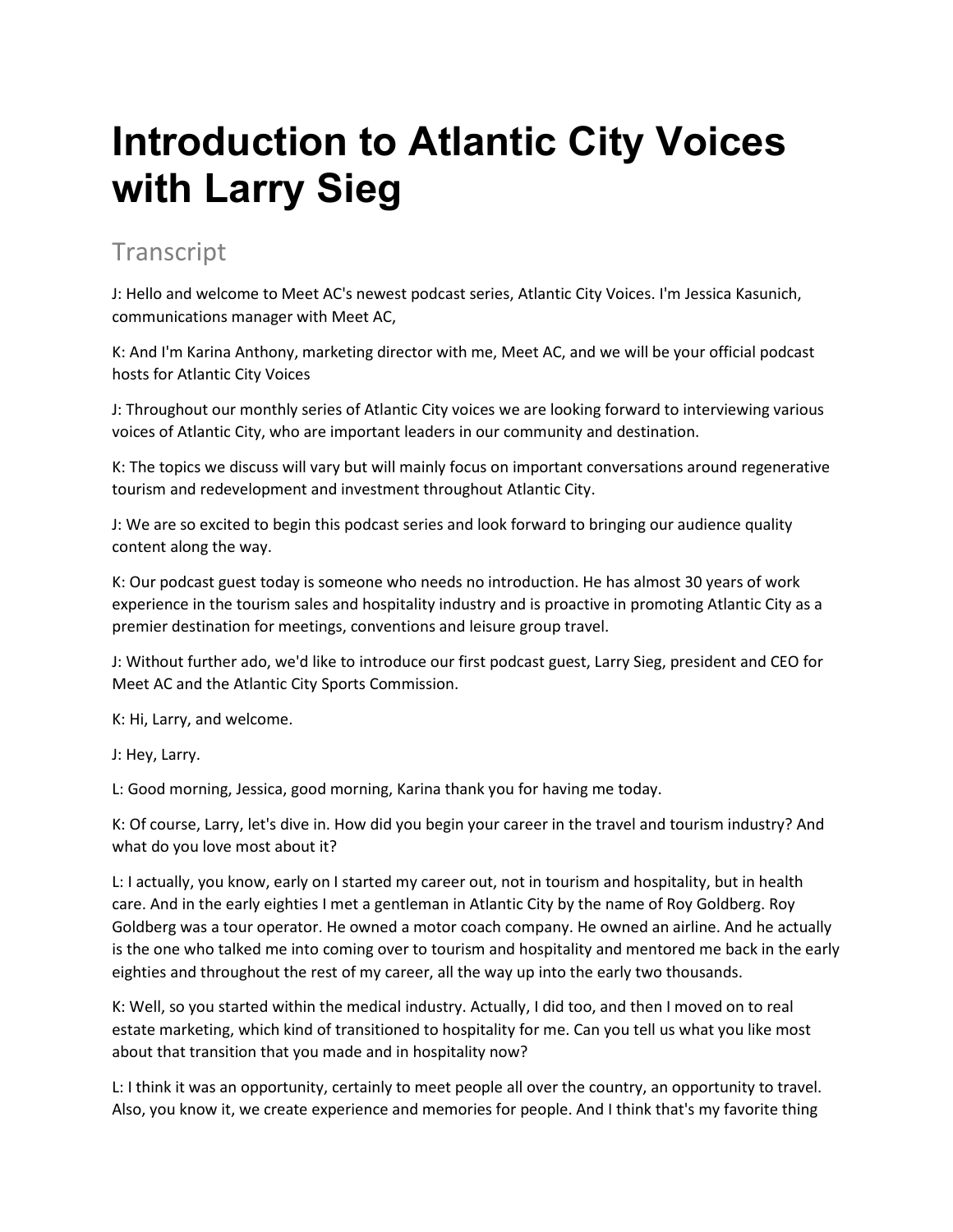about it is creating memories for people and also changing perceptions is also a great part of this industry. So I couldn't be more happier than when I changed into this field.

J: Yeah, Larry, I love the way that you bring up, you know, experiences. You know, we're all about the experiences here in Atlantic City, and we love creating meaningful meetings here in Atlantic City and creating experiential activities for our attendees and leisure visitors. At the inception of your appointment with Meet AC we were in the middle of a pandemic. How did you navigate leading a team during a time of uncertainty?

L: Well, it was definitely an interesting time. I came on board in July of 2020. The nice part about it or the benefit to it is I already had the opportunity to work with everyone at Meet AC for the past seven years in my role as director of marketing and communications for the Casino Reinvestment Development Authority, which is our benefactor here at Meet AC. So there was not really a learning curve, but I think what I did during the pandemic is everything is, you know, is via either Zoom or Teams just keeping the focus on the client, what the client's needs are, making sure that we stayed in contact with the client and also just keeping a positive attitude about, you know, working remotely from home, maintaining again communication with the staff. So I think that pretty much was my way of navigating until we could be back in-person again in the office.

K: Were there any surprises, things that you didn't expect when you came on board with Meet AC? When you made that transition?

L: Yeah, actually, there were several things, and especially in the height of the pandemic. You know, I had always been from the school that, you know, you go to work, you go to the office nine to five everyday Monday through Friday. And working remotely was very, very, very challenging for me in the beginning. But then I realized and, you know, after seeing and talking with other staff and seeing the success and the productivity, I realized. Ok, times have changed now we don't need to be tethered to a desk from nine to five anymore, and we can still be productive, if not more productive, than being in the office. So, I think that was one of the realizations that I came to.

K: Yeah, that's a really progressive school of thought, and I think that's the way that businesses are leaning towards, too. Can you tell our listeners more about clean, safe and healthy policies put in place not only at the Atlantic City Convention Center, but also throughout our destination?

L: Sure. Well, let's start at the convention center, of course, because when we were able to go back into in-person meetings, it was really, really important that we took enhanced health and safety measures to make sure that we were not only just protecting our guests, but protecting our staff, protecting our vendors. That was really important. So, you know, we put extra cleaning protocols in place. Of course, we followed all CDC, local and state health department guidelines, but the city itself did a tremendous job. Our casino partners our non-casino partners, our restaurants. You know, everybody made adjustments and they pivoted to make sure that they were doing everything that would keep people safe and healthy. When the time was right to visit again.

J: Yeah, and just to give our listeners a bit more the Atlantic City Convention Center is a state-owned building, so we do require guests to wear masks. However, the event organizers can take it a step further and require vaccination cards or a negative COVID test. So, you know, we really haven't been seeing much pushback from that, and attendees are willing and excited to get back and meet in person.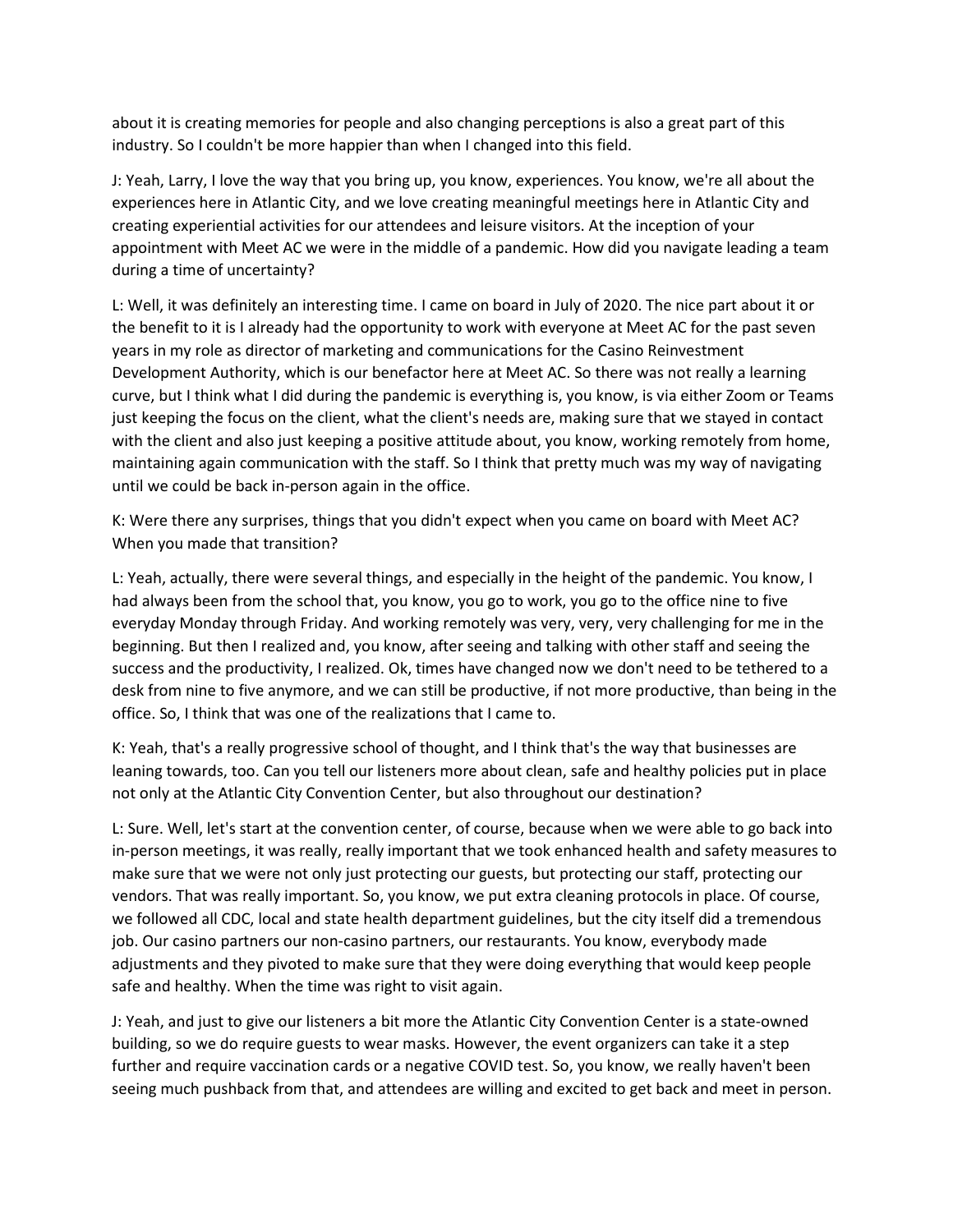L: Yeah, I think with the, you know, the uncertain climate that, let's face it, we're still in and it's going to be two years later soon. People want to feel comfortable; they want to feel that they're coming into it, a space that's healthy for them. You know, also, Jess, you talked about with the convention center. We are one of the GBAC Star facilities and GBAC for those that are listening that aren't sure maybe what that is the Global Bio Risk Advisory Council. And so, the GBAC Star is, you know, the cleaning industry's only outbreak prevention, response and recovery accreditation for facilities like ours. And in addition to that, we're also have been awarded the LEED Gold Certification, which is Leadership in Energy and Environmental Design. That's a rating system that was developed by the U.S. Green Building Council. So we're very proud of those two certifications. And really, when our clients and visitors come into the facility and they see those two accreditations, they're assured their comfort level is raised tremendously.

J: Absolutely. We are very proud of those accolades here at the Atlantic City Convention Center. Let's fast forward to June 2021. We're officially back to business with no capacity restrictions. How is business been since and what is this look like in 2022 and beyond?

L: Well, business has really, really been great at the end of 21 and the beginning of 22. Matter of fact, today we are loading in for the Northeast Pool and Spa Show. So over the next three days, we're going to be welcoming 11,000 people into the building for that show a lot of shows coming up in the future. one of the big ones that we're going to be doing this year is the National NAACP Conference that will take place July 14 to the 21st throughout the entire destination, and we're looking forward to hosting over 10,000 people for that prestigious conference. We're very, very fortunate. It's a once in a lifetime opportunity to host that event.

J: Yeah, we're super excited to host NAACP this summer, along with many sporting events coming up second annual Jimmy Johnson Fish Week this summer as well. I know a lot of people are looking forward to that as they watch the fish be reeled in over at the Golden Nugget. So very exciting events coming up we have a consumer shows such as Boat Show and the Classic Car Show, so a lot of things to look forward to in 2022.

L: Yeah, there's some great events happening.

K: So Larry, what do you think is on the horizon for Meet AC and the Atlantic City Sports Commission?

L: Well, I think that we're going to continue to see increased interest in our destination. Our team does an amazing job of going out and promoting the destination and providing them a reason why they should bring their meetings to our destination number one. We're within a drive of a third of the population of the United States, so we're going to see, I think, a lot of these national conferences that used to take place once a year. I think we're going to see them break out into more regionals, which is really a great opportunity for us. We're positioned really well in the northeast between New York, Philadelphia, Washington and Baltimore for us to host those types of meetings. And again, it's a drive market. People feel very comfortable getting in their own car and driving. They're still, you know, as you know, there are still some trepidations about some people for getting on an airplane in the masking everything. So, I think that's going to be a real plus for Meet AC. On the Atlantic City Sports Commission side, Jess mentioned JJ Fish Week that will be coming back in July. Also, you know, we are positioned really well to do sporting events, especially outdoor sporting events, being on the beach and the ocean in Atlantic City here we have open space. We're hosting the Junior National AVP Volleyball